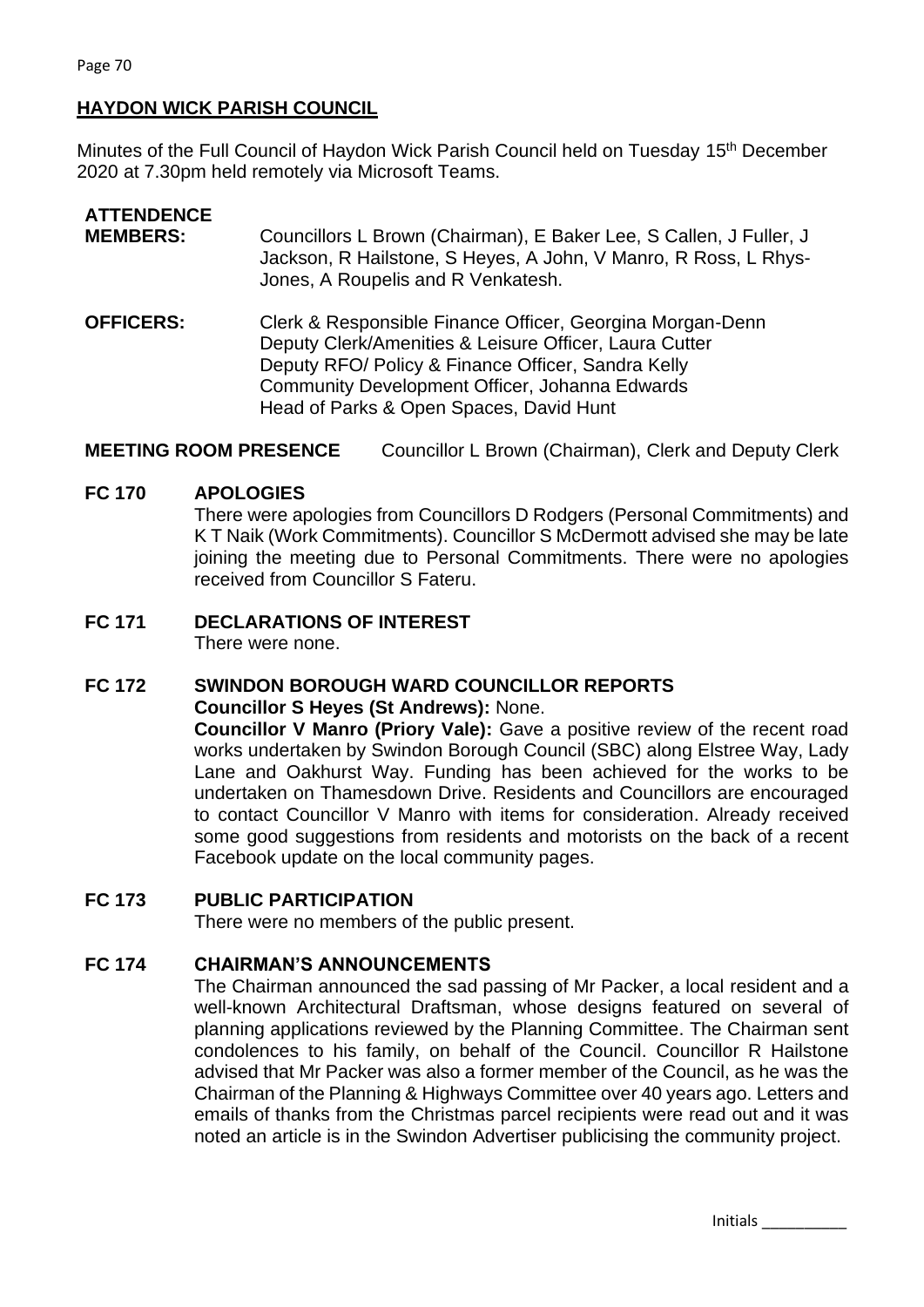The Chairman went on to thank the Staff & Councillors that had been involved with this year's Christmas Parcel Scheme. Specific thanks were given to:

- Lisa Weaving (Cleaner/Caretaker) for shopping for the produce, packing the bags and helping with the deliveries
- Kim Hall (Office Administrator) for processing the applications, route mapping and packing the bags
- Mark Weaving & Dave New (Technical Officers) for collecting produce and helping with the deliveries
- Sandra Kelly (Finance Officer) for keeping an eye on the budgets
- Jo Edwards (Community Development Officer) for achieving donations from local businesses, social media posts and press releases
- Georgina Morgan-Denn (Clerk) and Laura Cutter (Deputy Clerk) for the ongoing support with the project
- Councillor S Heyes for obtaining the Virgin Media donation of 160 Christmas Puddings
- Councillor S McDermott for leading the project and overseeing the produce list, from purchasing to collecting and other items that she was directly involved with.

*7:36pm Councillor S McDermott joined the meeting.*

# **FC 175 MINUTES OF THE PREVIOUS MEETINGS**

Members received and approved the minutes of the Full Council Meeting held on Tuesday 24<sup>th</sup> November 2020.

**Proposed: Councillor E Baker Lee Seconded: Councillor A John Vote: Agreed unanimously.**

**RESOLVED: The minutes of the Full Council Meeting held on Tuesday 24th November 2020 be agreed and signed as a correct record when face to face meetings resume.** 

# **FC 176 AMENITIES & LEISURE RECOMMENDATIONS – 8 TH DECEMBER 2020:**

- **FC 176.1 Budget Aspirations -** To note the following items identified as aspirations to be put forward for consideration in next year's budget plans:
	- £10k for additional CCTV cameras
	- £50k to progress Tadpole access
	- £40k for Luna play park refurbishment
	- £40k for Gaynor play park refurbishment
	- £45k for Voyager safety resurfacing
	- Additional budget will be allocated for new POST Manager to identify where an investment is needed.
	- £1k for Dog Agility Park, subject to usual public consultation and planning permissions
	- £5,220 for the seasonal hire of street sweeper

It was acknowledged that during budget setting these aspirations will be put in an order of priority and the maximum values had been quoted.

### **Proposed: Councillor R Hailstone Seconded: Councillor J Jackson Vote: Agreed unanimously.**

**RESOLVED: To include the above aspirations totally £191,220 when budget setting.**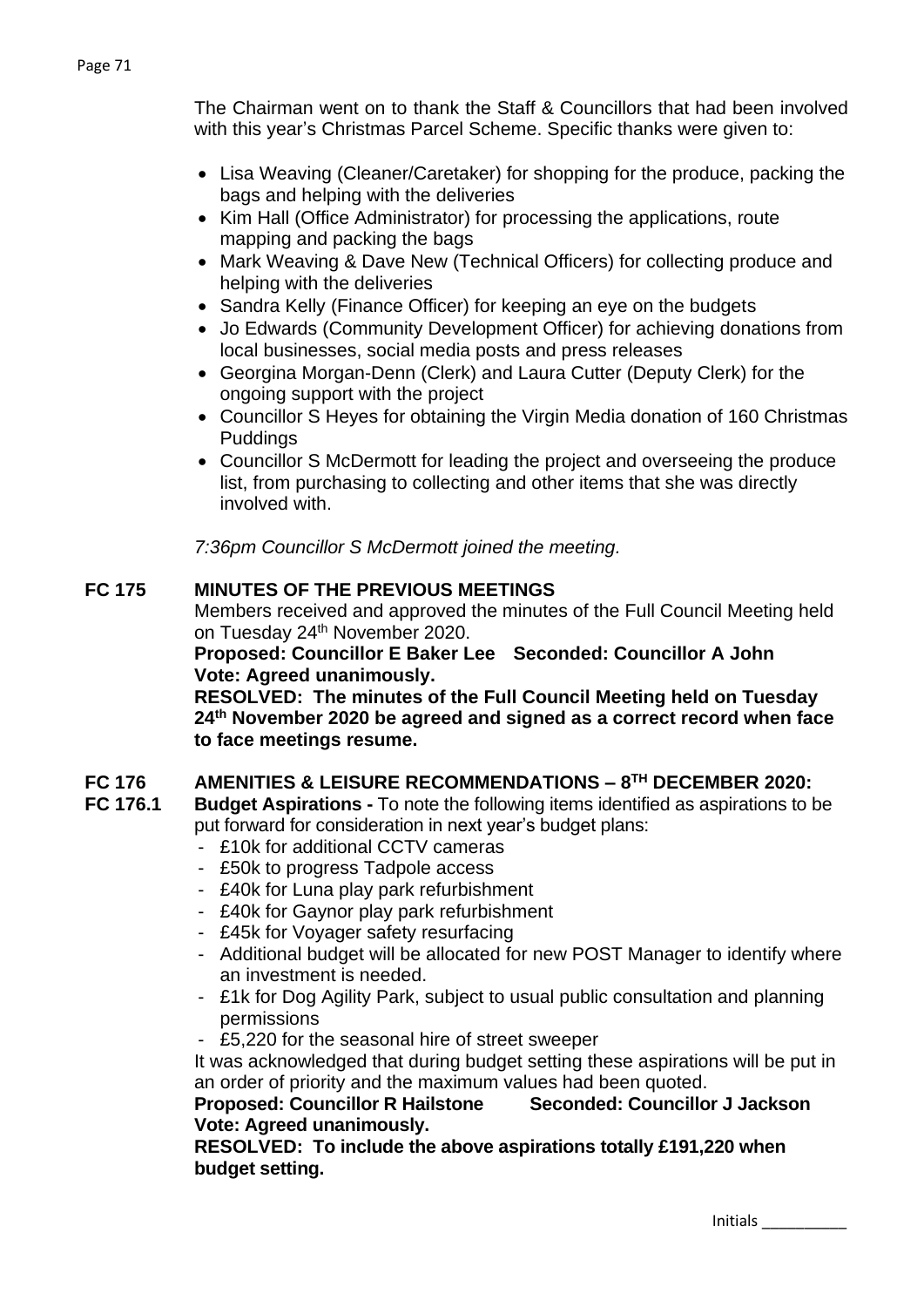# **FC 177 FINANCIAL MATTERS**

**FC 177.1** A) To receive the Income & Expenditure for November 2020.

B) To receive the Bank Statements and Bank Reconciliations for November 2020. C) To approve the Payment Schedule for November/December 2020.

D) To receive notification from Swindon Borough Council regarding the estimated Council Tax Base for 2021-2022 and Council Tax Support Grant

E) To receive a verbal update on next year's budget setting arrangements.

F) To approve a direct debit for O2 for the POST Manager's hot spot internet connectivity.

**FC 177.1A To receive the Income & Expenditure for November 2020. Proposed: Councillor S Heyes Seconded: Councillor A Roupelis Vote: Agreed unanimously. RESOLVED: To receive the Income & Expenditure for November 2020.**

**FC 177.1B To receive the Bank Statements and Bank Reconciliations for November 2020.** 

**Proposed: Councillor A John Seconded: Councillor R Ross Vote: Agreed unanimously.**

**RESOLVED: To approve the Bank Statements and Bank Reconciliations for November 2020.**

**FC 177.1C To receive the Payment Schedule for November/December 2020. Payment reference numbers 1253-1268 and cashbook reference number 246, totalling £49,261.38.**

**Proposed: Councillor V Manro Seconded: Councillor A Roupelis Vote: Agreed unanimously.** 

**RESOLVED: To approve the Payment Schedule for November/December 2020 included in payment reference numbers 1253-1268 and cashbook reference number 246, totalling £49,261.38.**

# **FC 177.1D Council Tax Base & Support Grant 2021-22**

Members noted the update from Swindon Borough Council confirming this year's precept arrangements - the estimated Council Tax Base has reduced by 0.01% so this should not have an overall impact on the precept and the Support Grant remains the same as the previous year £16,598.

### **FC 177.1E Budget Setting Arrangements 2021-22**

Members received a verbal update from the Clerk on the arrangements for setting next year's budget. Due to the complex nature of budget setting a working party with representatives from various Committees will meet regularly from 18th December 2020. The working party consists of Councillors S Heyes, S Callen, S McDermott, V Manro, Clerk and Deputy RFO. The Deputy Clerk will be involved in some of the meetings to obtain some training and exposure to budget setting.

**FC 177.1F To approve a direct debit for O2 for the Head of POST's hot spot internet connectivity ay £13 per month. Proposed: Councillor R Hailstone Seconded: R Venkatesh Vote: Agreed unanimously.** 

**RESOLVED: To approve a direct debit for O2 for the Head of POST's hot spot internet connectivity at £13 per month.**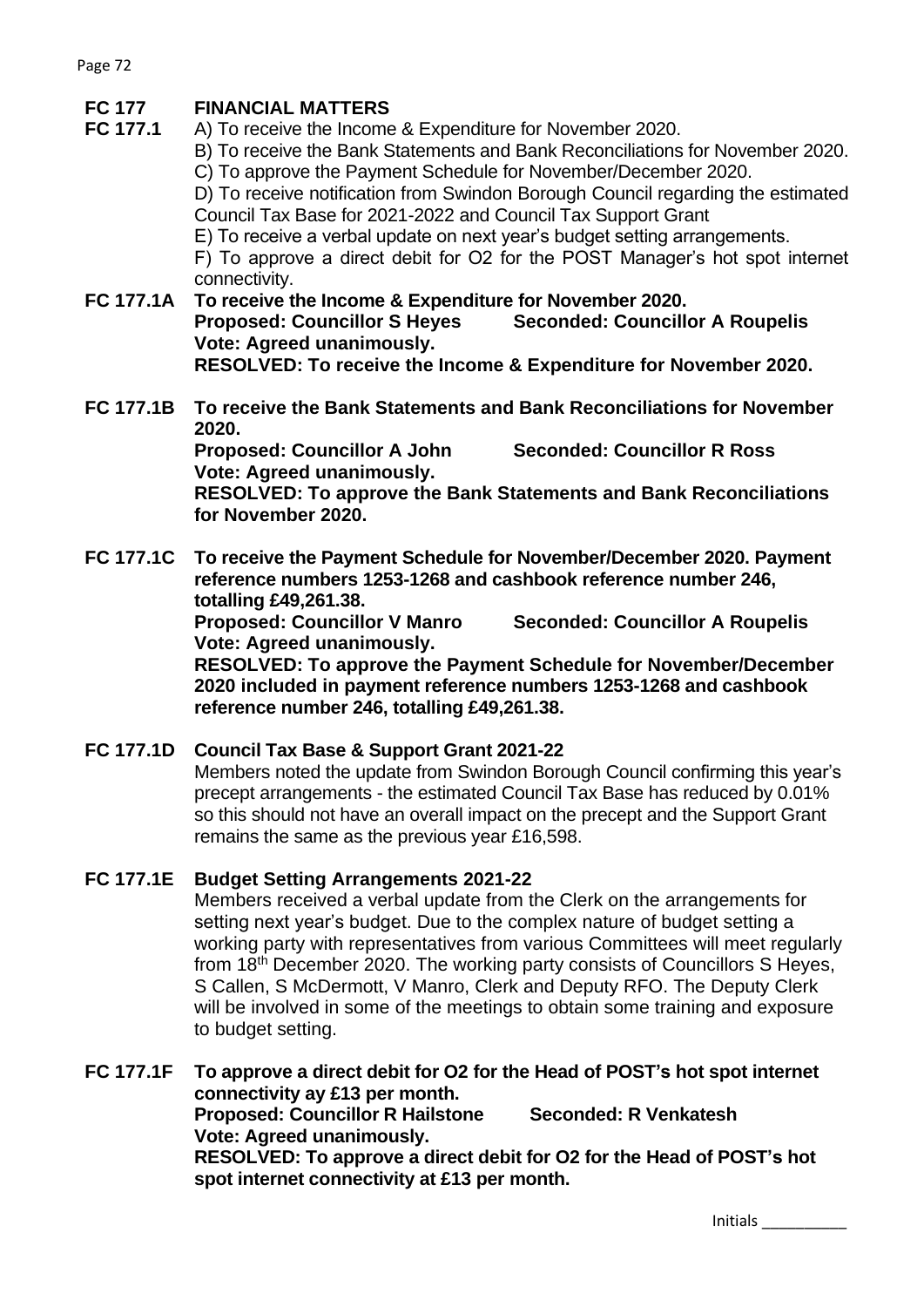### **FC 178 MINUTE (FC 155) AMENDMENT**

Members noted an amendment to minute reference FC 155 – S106 monies to be received (£8,294.50) for Haydon 3 Open Space Transfer Phase 10b Land at Southwold Close are only permitted to be used for the maintenance of the open space and this money cannot be used for bus shelters or bus hard standings as previously stated. The income will be included in the Parks & Open Spaces 2021-22 budget for the purpose as stated.

### **FC 179 KING GEORGE V FIELD TRUST – ANNUAL MEETING OF THE TRUSTEES AND TERMS OF REFERENCE**

Full Council heard how the Annual Meeting for the KGV Field Trust took place prior to Full Council this evening. The trustees agreed the Terms of Reference and it was reiterated that all Parish Councillors are collectively the Trustees, so whilst the Parish Council maintains the Field, it is the Trustees who manage the Trust.

### **FC 180 WEBSITE DESIGN, DEVELOPMENT AND REBRAND**

Members received a verbal update from the Community Development Officer and a request for volunteers to assist with testing the website before the launch on Friday 8<sup>th</sup> January 2021. Members were advised to email the officer if they can assist.

### **FC 181 COMMUNITY DEVELOPMENT**

Members received recommendations and budget aspirations arising from the Community Development Working Party that took place on 11<sup>th</sup> December 2020. Members noted that the expenditure budget has been reduced from £18,450 to £11,600 due to the website project being completed this year and setting an income target of £7,000 for funding and donations. It was acknowledged that this year has been exceptional due to COVID-19 with businesses giving more generously. It was agreed to continue to build on the positive engagements and partnership working. Further updates included how the Youth Worker re-opened the Skate Park on  $12<sup>th</sup>$  and  $13<sup>th</sup>$  December 2020, and following a feedback meeting with Officers, some immediate changes were made to the way future sessions are organised. The Officer updated members on a successful £2,500 grant application with the Haydon Wick Community Fund. The funds can be used to give additional hours at the Skate Park or to consider running other youth engagement projects in 2021. Members congratulated the Officer on the grant. **Proposed: Councillor S Callen Seconded: Councillor E Baker Lee Vote: Agreed unanimously.**

**RESOLVED: To allocate £11,600 towards various aspirational Community Development projects when budget setting.** 

*Time Community Development Officer left the meeting.*

# **FC 182 COUNCILLOR REPORTS**

**Councillor E Baker Lee** Has received good feedback with regards to the new bench installed at Rex Barnett Walk. Thanked the office for getting a Christmas parcel to a resident who had been unable to apply before the deadline.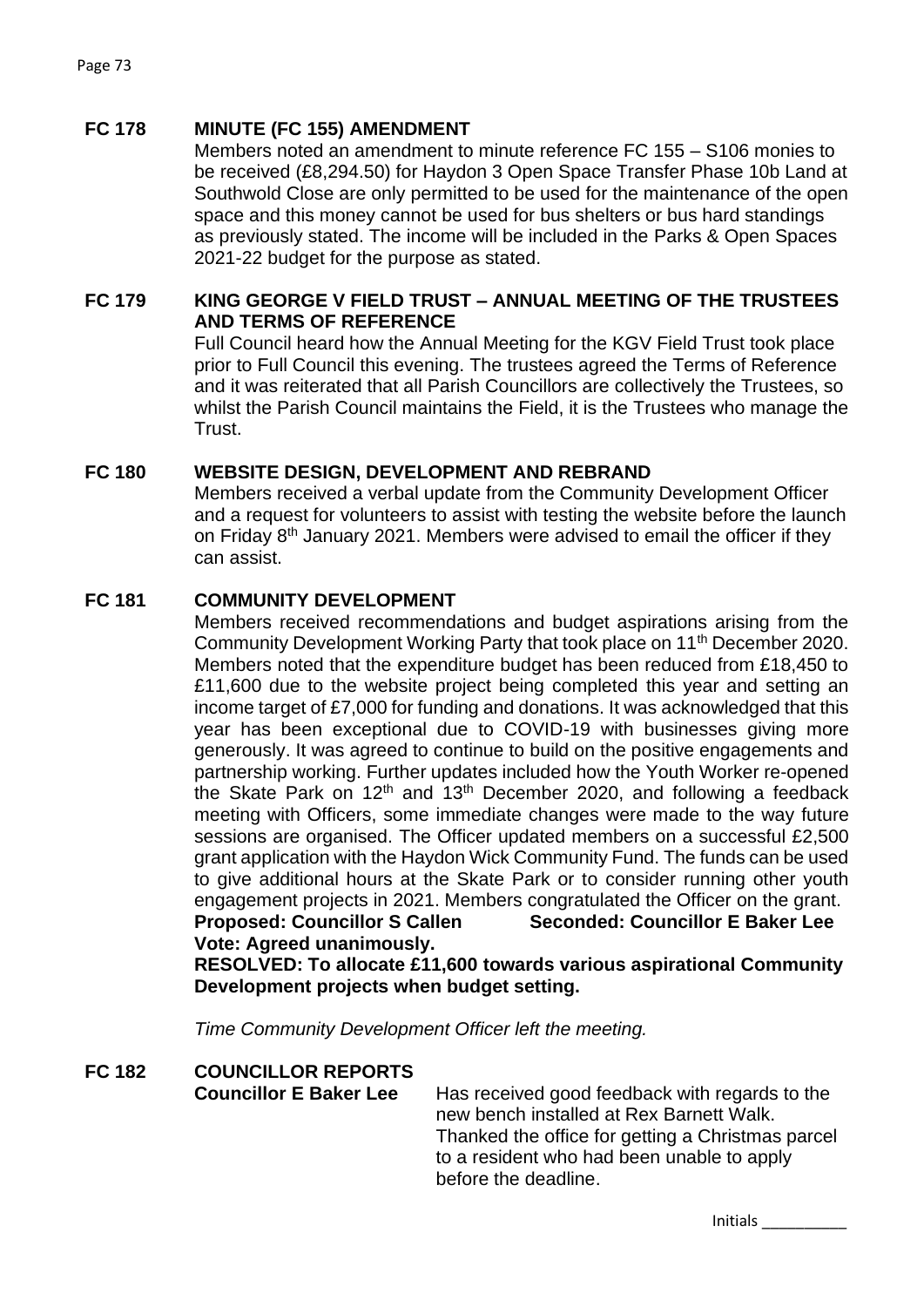**Councillor J Fuller** Updated on a material breach of planning on a large dormer extension being constructed on the property at The Brow. The extension has been put on the front of the property and contravenes the original plans. The Planning Enforcement Officer is reviewing, and the building works have ceased, pending permitted development and further planning applications.

**Councillor R Hailstone** Gave a brief update on the recent SBC Clerks & Chairs meetings and items raised via Swindon Area Committee on behalf of the parishes, for example, communication issues with SBC. SBC confirmed the appointment of a new Parish Liaison Officer (Sam Mowbray) and Parish Liaison Councillor (Cllr Robert Jandy) which should mitigate the issues and create better communications moving forwards. The Parish & Town Charter (2015) will be reviewed by Swindon Area Committee and Swindon Borough Council. Members of the Area Committee will be asked to review the document and submit comments. As the Parish Council is a Member of Swindon Area Committee, this should be a consideration for the Policy & Finance Committee on 19<sup>th</sup> January 2021. SBC will be reviewing a request for a Community Governance Review following requests from South Marston Parish Council and Wanborough who are both hugely impacted by the New Eastern Villages.

**Councillor S Heves** Advised that Lavinia Walk has been resurfaced and is looking much tidier. The other side is due to be done shortly.

**Councillor A John** Observed that social distancing measures were not being controlled as ASDA Walmart. It appeared the store was overcrowded. Suggested that Councillor D Renard could write to ASDA again to request they introduce tougher measures. *Councillors E Baker Lee, R Hailstone and L Rhys-Jones confirmed similar issues at ASDA but have received correspondence to suggest additional measures, such as installing electronic counting systems and reintroducing queuing systems, are being put in place to ensure customers feel safe throughout the festive period.*

> Acknowledged that whilst this has been a difficult year, the Parish Council should be proud of their achievements. Gave thanks to the Staff and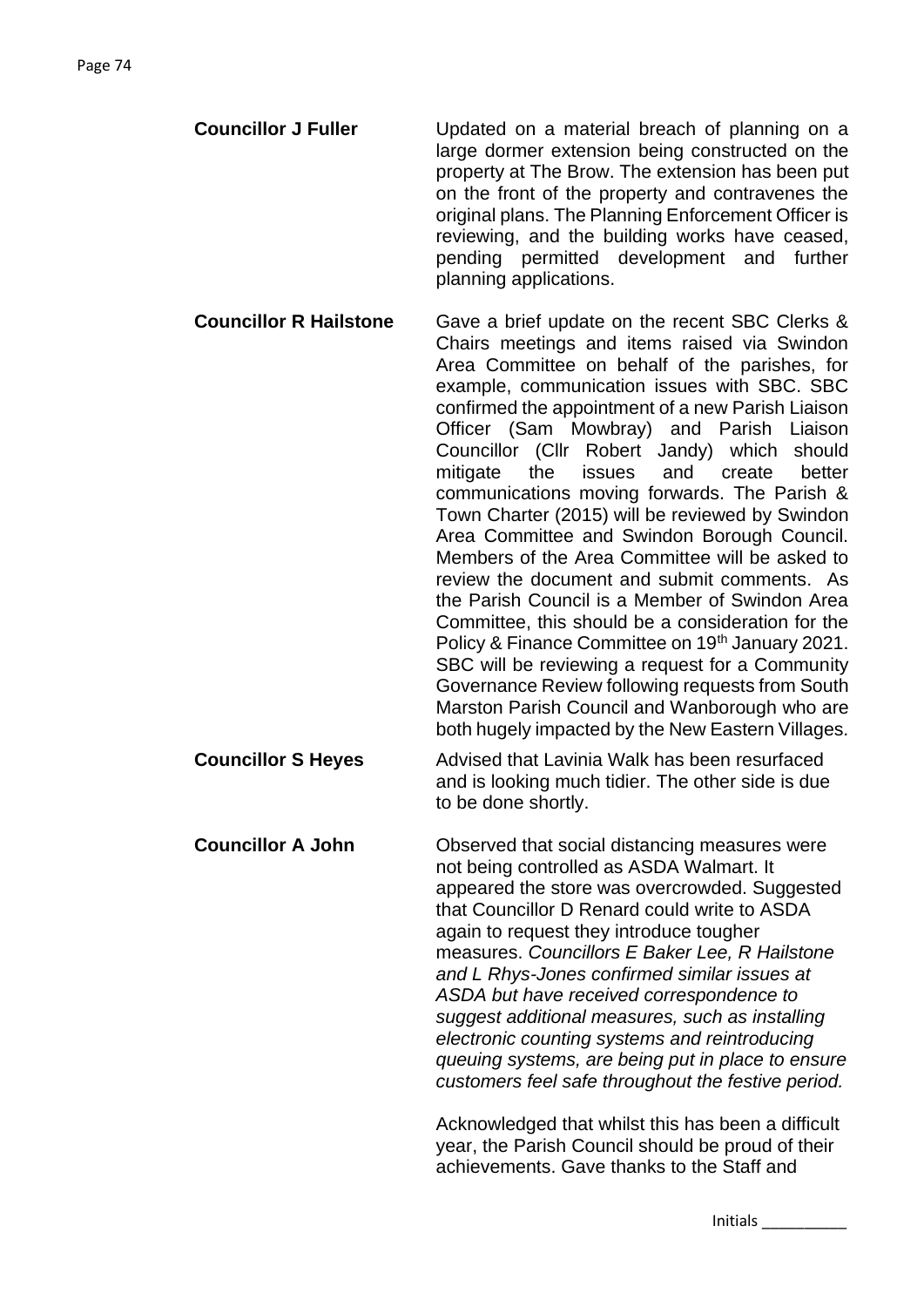Councillors for all their efforts this year and wished everyone a Merry Christmas.

- **Councillor S McDermott** Gave brief thanks to those involved in this year's Christmas Parcel Scheme. Acknowledged formal thanks given during the Chairman's announcement.
- **Councillor L Rhys-Jones** Echoed the thanks to everyone involved in the Christmas Parcel Scheme, it has been acknowledged that these have been greatly received by residents. Has recently been aware of issues with Royal Mail post going astray and this could have an effect on letters being sent out regarding the COVID-19 vaccination programme. This has caused some confusion amongst those eligible.

### **Councillor S Callen** Advised that the COVID-19 Testing Station at SBC will remain open and operational over the Christmas and New Year period.

# **FC 183 CLERK'S REPORT**

The Clerk gave additional updates following attendance at the recent SBC/Clerks & Chairs meeting:

- Confirmation that SBC's Streetsmart Team will not be disbanded, and the service will continue as normal. A new Director of Operations (Brian Pinchbeck) is working on improving operation services. There will be a restructure but not intention to change any of the front facing service delivery.
- Inconsistencies with the Transfer of Services Deed arrangements between the Borough and Parish and Town Councils will be reviewed to ensure that Parish & Town Councils have clarity and get to a point when all parties are comfortable with the how the services are delivered and who is responsible for what.
- The Local Plan 2026 timeline has been reviewed and the new timeline will be circulated in May 2021. Neighbourhood Plans for Stratton St Margaret and Blunsdon are currently at referenda stage.
- The Chief Executive of SBC confirmed that SBC is committed to reviewing a Community Governance Review in June 2021 following the various May elections. A Community Governance Review of the whole of the Borough could take several years to complete.

The Clerk confirmed that this was a positive meeting and that many parishes attending came away feeling that SBC were committed more than ever to better communicate with the parishes. The next meeting will be in June 2021.

# **FC 184 NEXT AGENDA ITEMS**

To be passed to the Clerk in advance of the next meeting on 26<sup>th</sup> January 2021.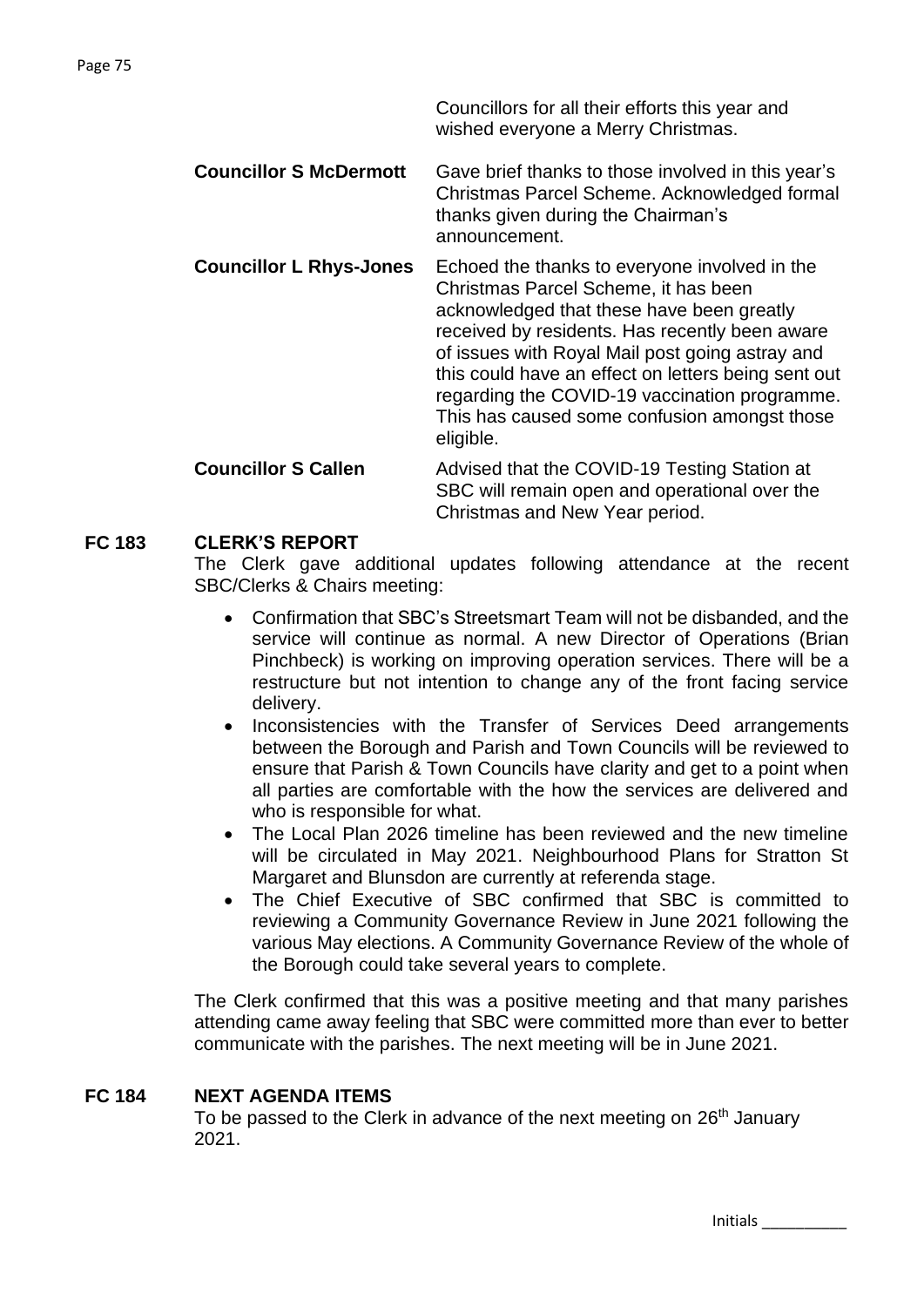# **FC 185 EXCLUSION OF PUBLIC & PRESS**

**RESOLVED:** In accordance with Standing Order 3 (d) that 'in view of the confidential nature of the business about to be transacted and in the public interest, that the press and public be temporarily excluded, and they be instructed to withdraw'. Reason: Staffing & Insurance Matters.

*It was resolved to move the Insurance Matter and Depot Feasibility forward in the agenda to allow the Officers to report and then leave the meeting prior to the Personnel Sub Committee agenda item.* 

## **FC 186 INSURANCE MATTER – STOLEN VEHICLE**

Members were advised that an offer has been received from the insurance company. The Head of Parks & Open Spaces has considered the offer and advised it seems fair. Further items need to be added to the claim so members suggested asking the insurance company to increase their offer and gave the Clerk delegated authority to negotiate a final settlement no less than the original offer.

### **Proposed: Councillor R Hailstone Seconded: Councillor S Callen Vote: Agreed unanimously.**

**RESOLVED:** To give delegated authority for the Clerk to negotiate a final settlement no less than the original offer.

### **FC 187 POST DEPOT FEASIBILITY UPDATE**

Councillor S Heyes advised that there have been some developments since the Extraordinary Full Council meeting at the beginning of November. A recent site visit to another Parish Council's Depot was undertaken and it confirmed there will be substantial expenditure to fit out a leased facility. It also transpires that there is now no immediate possibility of sharing services with neighbouring parishes. As such the new depot facility will need to last longer than five years. It was confirmed that further costings will be brought to the January meeting for consideration and these will include a longer term option of a capital investment to build a new depot.

*20.46 Deputy Clerk, Deputy RFO and Head of POST left the meeting.*

### **FC 188 PERSONNEL SUB COMMITTEE RECOMMENDATIONS – 14th DECEMBER 2020**

Councillor V Manro updated members on the Personnel Sub Committee meeting held on the 14<sup>th</sup> December. The following recommendations were presented for Full Council approval:

- A) Successful probationary period for an Officer ending February 2021 with an increase of two salary points affecting the current financial year and uses funds allocated.
- B) Increase the Community Development Officer's weekly hours to 30 from April 2021.
- C) A Deputy Parks & Open Spaces Manager role will be established in 2021.
- D) Reconfirming recruitment for an Apprentice will take place in 2021 this is an existing commitment which had not been progressed in 19/20 due to the pandemic.
- E) Taking into consideration the above the salary budget for 2021/22, using maximum figures to allow for contingencies, is £473,732.81.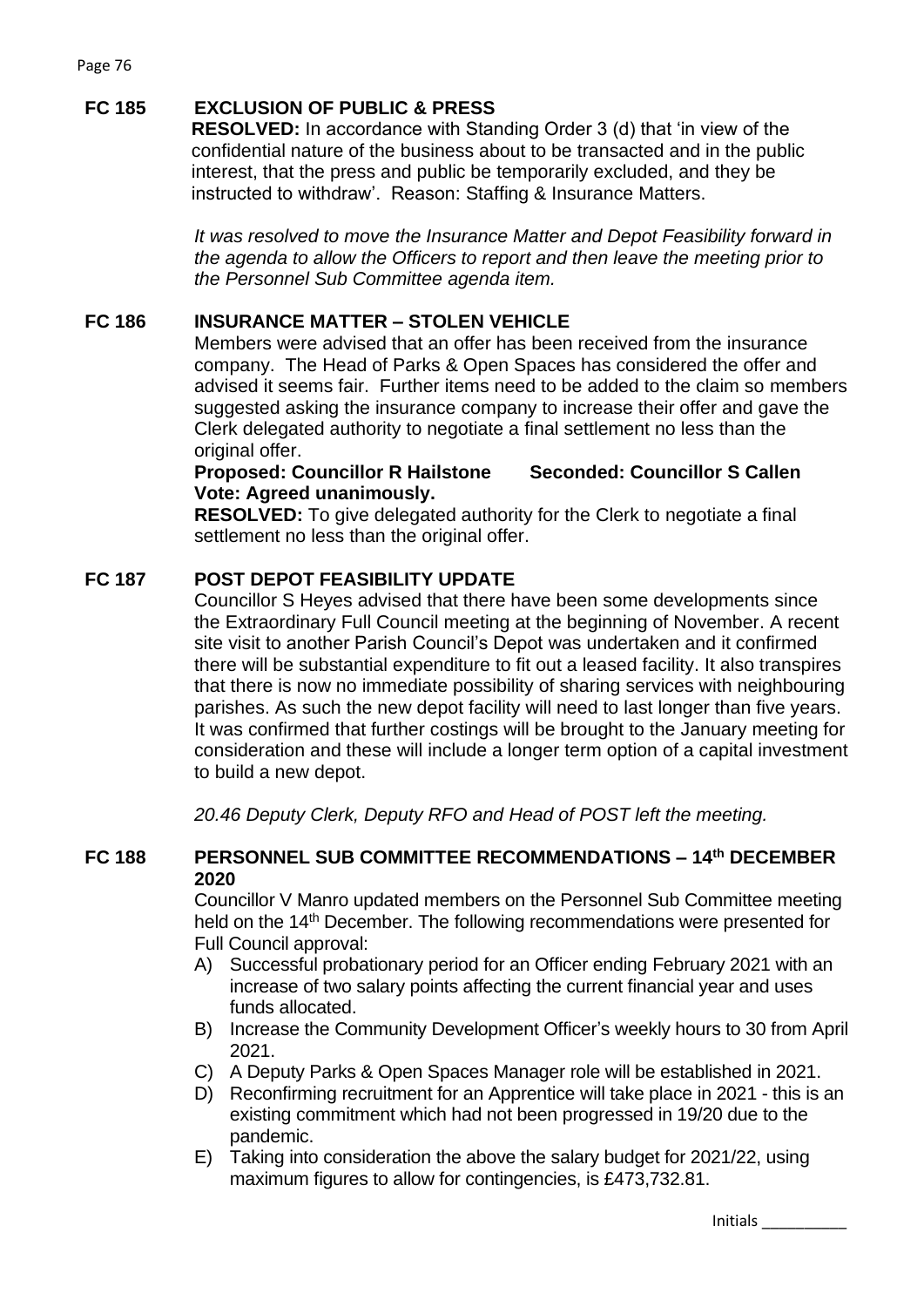## **Proposed: Councillor E Baker Lee Seconded: Councillor S Callen Vote: Agreed unanimously.**

**RESOLVED:** To accept the recommendations listed above A-E with a salary budget for 2020/21 at £473,732.81

*20.54 Deputy Clerk re-joined the meeting.* 

*Members of Planning & Highways Committee remained Councillors V Manro, A John, E Baker Lee, S McDermott, R Ross, L Rhys-Jones and A Roupelis. Councillor L Brown gave her apologies.* 

### **FC 189 PLANNING APPLICATIONS**

| FC 189.1 | S/20/1385 | West Car Park, North           | Change of use of twelve |
|----------|-----------|--------------------------------|-------------------------|
|          |           | <b>Swindon District Centre</b> | car parking spaces to a |
|          |           |                                | waterless hand car wash |

waterless hand car wash and valeting operation with associated canopy and portacabin.

**HWPC Comments: No objection in principle although the Committee would like to suggest the applicant considers moving to the corner of the car park, adjacent to the roundabout away from the two way traffic. The Committee also suggests that SBC consider a traffic impact survey.**

**FC 189.2** S/HOU/20/1454 64 Tracy Close, Abbey Meads Erection of a two storey side extension.

**HWPC Comments: No objection in principle, however, the Committee would like to raise that this application contravenes section C3.11 of the Development Control Guidance Note on Parking Standards (2007) which states that dwellings with up to 5 bedrooms require 4 spaces per unit. It also looks like the applicant is losing the garage which will already be one less parking space.**

**FC 189.3** S/HOU/20/1476 22 Clary Road, Haydon **Wick** Erection of a first floor side extension. **HWPC Comments: No objection.** 

# **FC 190 GRANTS, REFUSALS, WITHDRAWALS, LAWFUL DEVELOPMENTS AND PRIOR APPROVALS**

Members noted the grants, refusals and prior approvals.

### **FC 191 PLANNING AND HIGHWAYS COMMITTEE FORMAT**

Members requested that the Planning & Highway Committee meetings are reviewed as at present, the meeting commences when Full Council ends, which is often at a late hour. Several suggestions were given and after discussion it was agreed to trial running the meetings prior to Policy & Finance Committee. Planning will start at 7pm and Policy & Finance will start 15 minutes later at 7.45pm. The Clerk agreed to email Full Council to inform them of the temporary change to commence from January 2021.

### **FC 192 OTHER PLANNING MATTERS**

Councillor J Fuller advised of a recent planning application that came in between meetings S/20/1400. It was necessary to review this application collectively by email and the Committee confirmed they had No Objections. The Chair